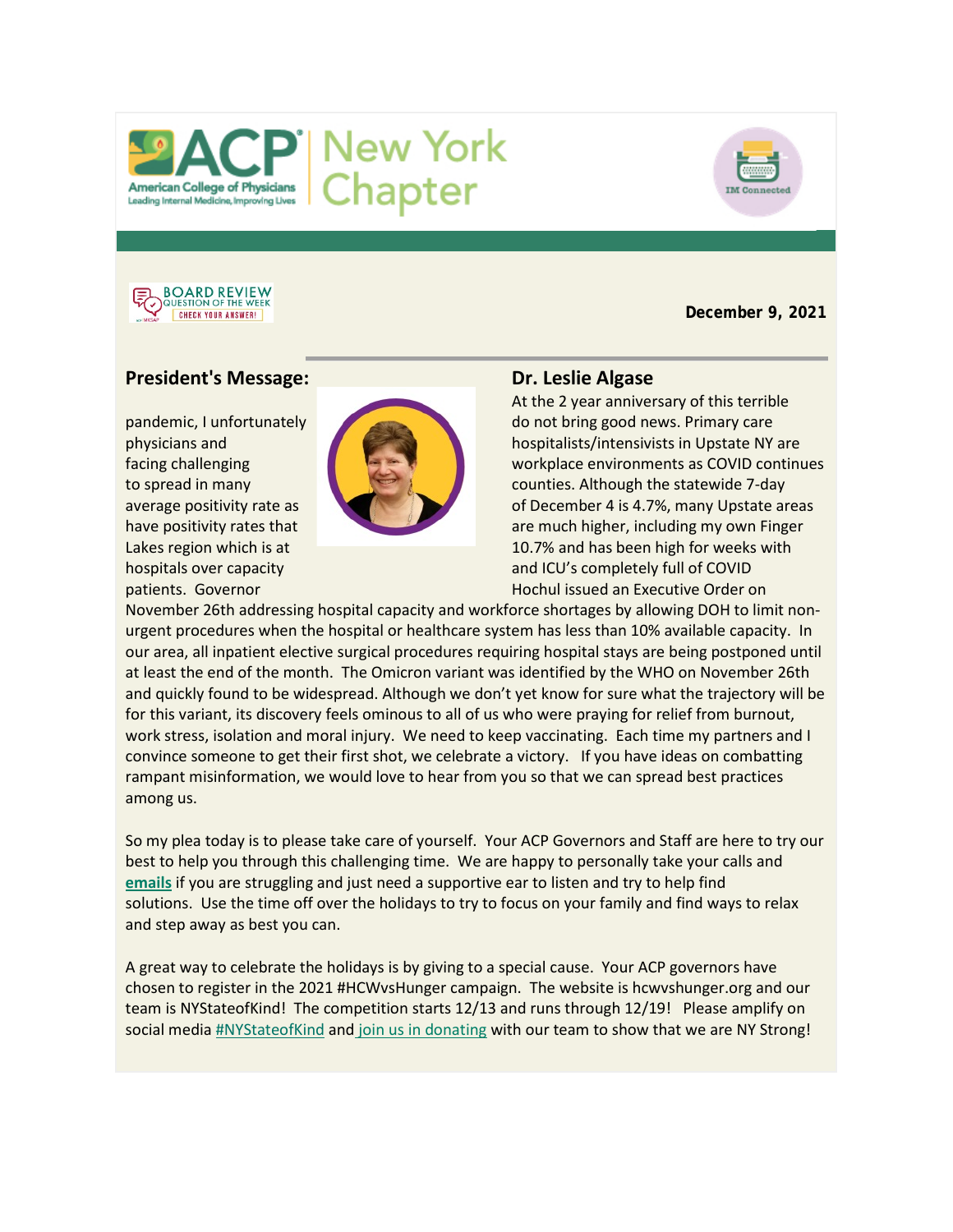If you have time to join us for the upcoming programs listed in this email, we would love to see your faces on Zoom and have you take an hour to engage in [Small Feedings of the Soul.](https://us02web.zoom.us/meeting/register/tZUsf-Cvqz8vG933xvZqDozdnH0yfDzFbmGP) You won't regret it!

Stay safe and take good care of yourself!

Leslie

**Join NYACP leaders in a #NYStateOfKind Healthcare Workers vs Hunger: Dec 13th-19th**

You can help fight hunger and mix in a little friendly competition, too. [Healthcare Workers vs Hunger](https://hcwvshunger.org/about-us/) was started by two physicians as a friendly competition to address food insecurity. The winning team collectively donated over \$90,000 and the competition raised over \$360,000, which went directly to foodbanks.

Healthcare Workers vs Hunger

NYACP Leaders Dr. Dan Pomerantz (Governor, Hudson Valley Region) and Dr. Susan Lee (Governor, Long Island Region) have entered a team in this year's competition. Help the team address hunger, show the kindness of New Yorkers, and compete for the glass apple trophy!

Ready to join team #NYStateOfKind? Here are the simple steps:

- 1. Choose a local food bank. Below are lists to help you find one in your area.
	- 1. [Find your local Food Bank using Feeding America](https://www.feedingamerica.org/find-your-local-foodbank)
	- 2. [Find your regional food bank using NYS DOH](https://www.health.ny.gov/prevention/nutrition/hpnap/regional_foodbank_map.htm)
- 2. Between December 13th and 19th, donate any amount directly to the food bank of your choice.
- 3. Screenshot or take a picture of your receipt and use one of three options to attribute your donation to the #NYStateofKind team:
	- 1. Option 1: [Complete this Google form.](https://docs.google.com/forms/d/e/1FAIpQLSfc3doTXabt_JwqdBjci3JZxit4FBw2ZjZcVm4R_plQIBUmaw/closedform)
	- 2. Option 2: Tweet your donation with #HCWvsHunger, #NYStateOfKind, the amount you donated and your receipt.
	- 3. Option 3: Use Twitter to send a Direct Message to [@HCWvsHunger](https://twitter.com/HCWvsHunger) with #HCWvsHunger, #NYStateOfKind, the amount you donated and your receipt.
- 4. Encourage friends, family, colleagues, residents, med students to donate and join our team! Non-healthcare workers are welcome to be part of **NYStateOfKind.**

Healthcare Workers Vs Hunger will [gather the donations reported by each team](https://hcwvshunger.org/how-to-donate/) and maintain the [leader board.](https://hcwvshunger.org/leaderboard/) The winning team will be confirmed after December 19th.

Questions? [Healthcare Workers vs. Hunger has helpful answers for FAQ's.](https://hcwvshunger.org/faqs/)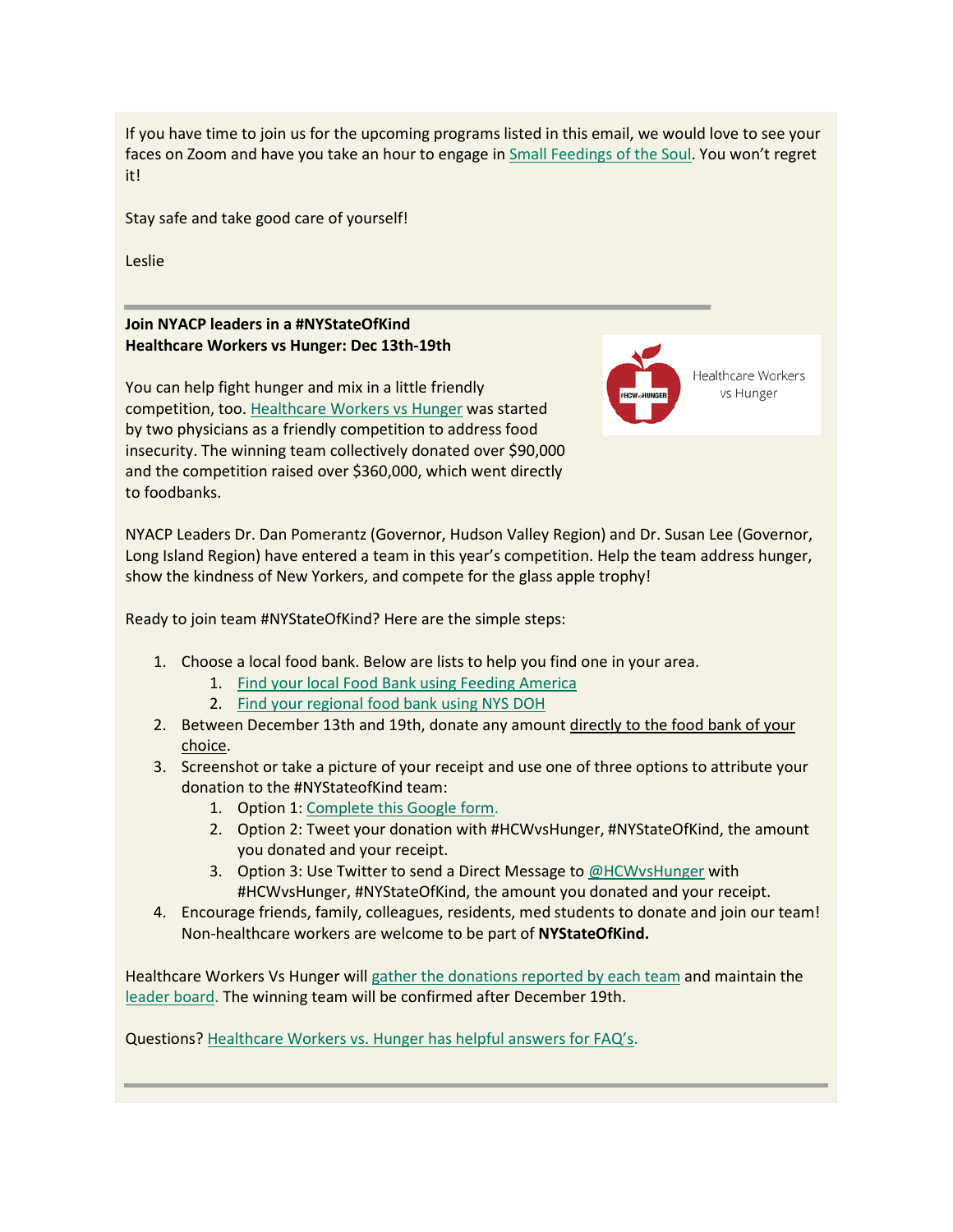# **ABIM's Longitudinal Knowledge Assessment**

To pursue a career in internal medicine, you must have it—an absolute dedication to putting progress into practice, a constant search for better care, healthier patient outcomes, and life-changing discoveries. Yet the path to sustained achievement requires a support system, and that's where ABIM comes in. ABIM has dedicated the past 80 years to advancing the practice of internal medicine, innovating our programs



along the way to help you keep up. Today, they are redefining the maintenance of certification experience as they open the door to the Longitudinal Knowledge Assessment. Connect to a revolutionary, on-demand, interactive continuing assessment platform that gives you convenient access to questions, references, and rationales that flex to the variable demands of your lifestyle.

[More Informatio](https://votervoice.s3.amazonaws.com/groups/nyacp/attachments/longitudinal-infographic.pdf)[n](https://votervoice.s3.amazonaws.com/groups/nyacp/attachments/lka-moc-points.pdf)

[MOC Points](https://votervoice.s3.amazonaws.com/groups/nyacp/attachments/lka-moc-points.pdf)

## **ACP's I Raise the Rates Newsletter Available Now**

In this month's *[I Raise the Rates](https://myemail.constantcontact.com/I-Raise-the-Rates----November-Edition.html?soid=1124874283215&aid=ix3L4tc2CL8)* Newsletter *(IRtR)*, you will learn more about ACP's new video series, Ask Your Internist, where physicians answer the top questions from the public about vaccines. Created in partnership with YouTube, this initiative was developed in an effort to counter misinformation around COVOID-19 and routine adult vaccines.



Also included in this issue: new studies on the risks of COVID-19 during pregnancy; updated CDC COVID-19 Booster Recommendations; the CDC's FluView weekly surveillance report; COVID-19 Booster Dose Messaging and Outreach tools and so much more.

[ACP's I Raise the Rates program,](https://www.acponline.org/clinical-information/clinical-resources-products/adult-immunization) which is supported by funding from the CDC, Merck, and GSK, provides QI education and virtual coaching support from ACP Advance expert coaches to support increased adult immunization coverage. The New York Chapter is proud to partner with the American College of Physicians in supporting the I Raise the Rates Adult Immunization Program.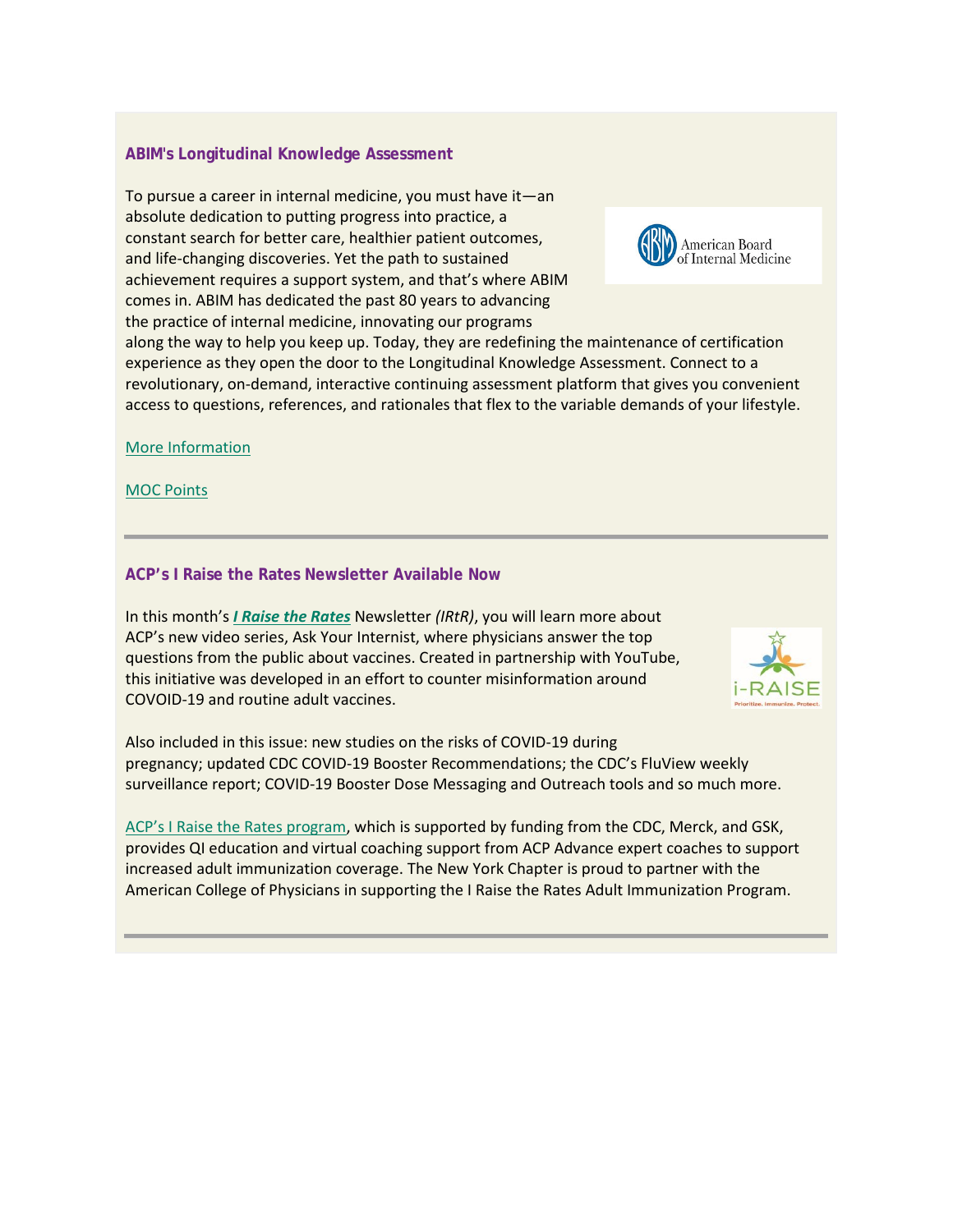*NYACP is pleased to welcome Christina D'Agastino, MD, 3rd Year Resident, Stony Brook, to the Team as an Advocacy Intern! Dr. D'Agostino is interested in studying the intersection of primary care medicine and advocacy and will be helping NYACP by monitoring legislative proposals at the federal and state levels. Watch for updates from Dr. D'Agostino in IM Connected in the weeks and months ahead. Welcome aboard Christina!*



## **A National ACP Advocacy Snapshot** By Christina D'Agostino, MD

The daily demands of clinic management make it difficult for healthcare providers to stay up to date on the policies that govern how to best deliver care to patients. To help harried healthcare providers, this article's goal is to summarize some of the National ACP's most recent advocacy aims.

ACP advocates for policies that address issues arising or exacerbated during the COVID-19 pandemic, including vaccination, access to mental and behavioral healthcare, and healthcare disparities.

Examples include the College fully supporting the requirement that all healthcare workers be vaccinated against COVID-19 as a condition of employment, and advocating for vaccine counseling reimbursement - even if the vaccine is not administered during the patient's visit. Counseling is generally unpaid by Medicare/Medicaid if the vaccine is not administered during that same visit.

The pandemic's negative impact on the mental and behavioral health of patients has been highly documented. In hopes of improving mental and behavioral healthcare delivery, ACP is advocating for the extension (and hopeful permanent retention) of telehealth and audio-only service coverage of mental and behavioral health encounters by the Centers for Medicare and Medicaid Services (CMS).

The pandemic also shined an unflattering light on existing health disparities in this country. To help address those disparities, ACP is advocating for certain provisions to a recently-passed House bill, H.R. 5376, the Build Back Better Act (BBBA) at the Senate level. As it stands, the BBBA currently includes four weeks of paid family leave; ACP is advocating for six weeks to be standardized. Additionally, ACP urges for a more robust allowance for direct negotiation of prescription drug costs between Medicare and drug manufacturers.

While the above aims are just a small taste of the policies that the College is advocating for, we hope that the snapshot helps to provide some transparency as to what is occurring at the national level at ACP, and I look forward to bringing you regular updates in the weeks and months ahead.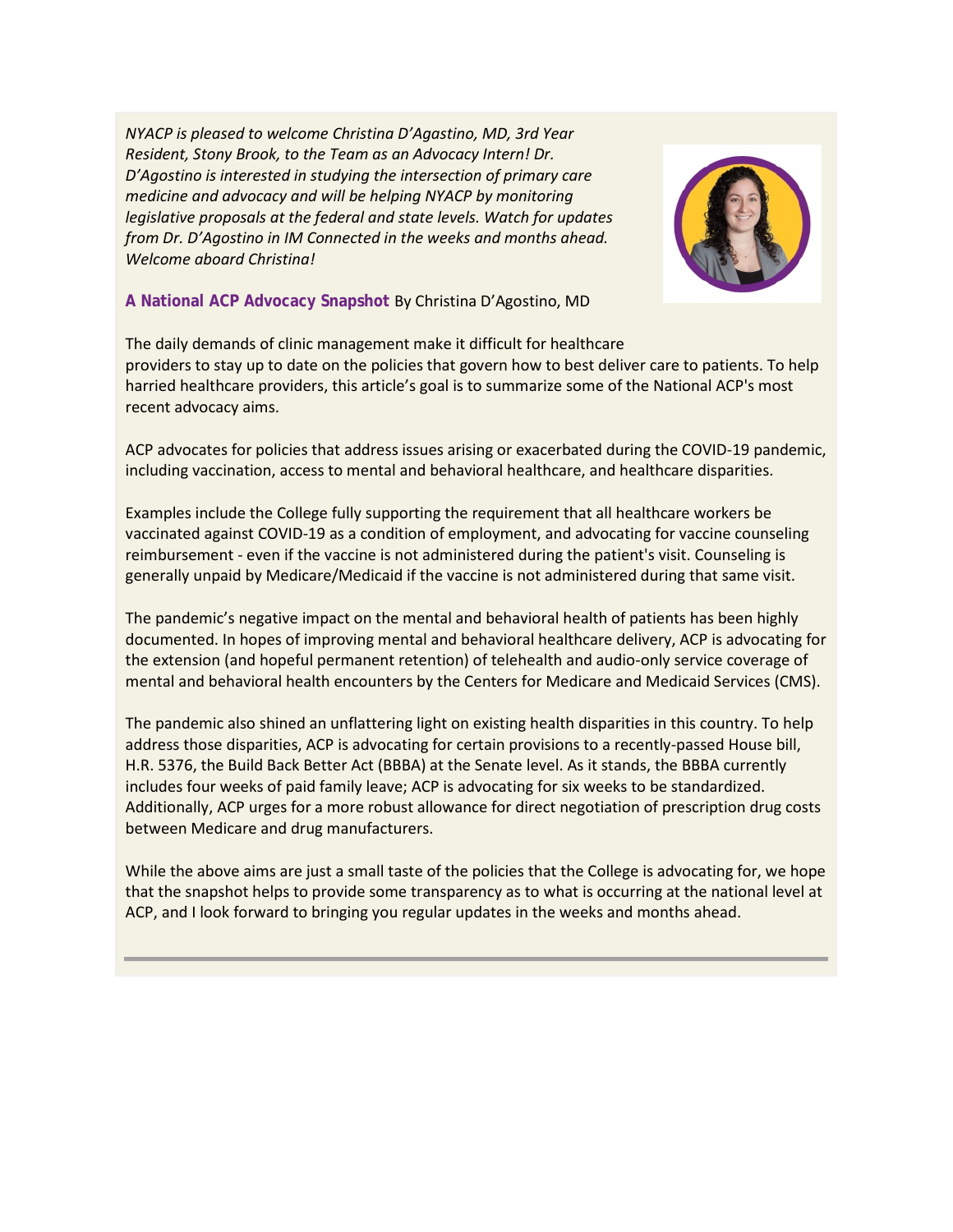

# **New Podcast Released: Physician Spotlight on Maria Maldonado, MD, FACP**

NYACP's Medical Student Committee has created podcasts focused on individual professional journeys in Internal Medicine. Click below to hear 2 episodes of inspiring career stories and practical advice for navigating a career in medicine from Dr. Mario Maldonado.

This is an engaging interview that unfolds in a storytelling format and will leave you anxiously awaiting our next podcast installment.

Available now on the [NYACP Website,](http://www.nyacp.org/podcast) [Apple Podcasts](https://podcasts.apple.com/us/podcast/nyacps-physician-spotlight/id1571770191) and [Spotify](https://open.spotify.com/show/1oq2evQUw5gu7tqadI5Fmz?si=29bb574ff7cf4dc7)

**Attention All DANY Applicants!**

The DANY Cycle VIII Question and Answer Document has been posted on the NYS Department of Health's Website at:



[https://www.health.ny.gov/professionals/doctors/graduate\\_medical\\_education/doctors\\_across\\_ny/](https://gcc02.safelinks.protection.outlook.com/?url=https%3A%2F%2Fwww.health.ny.gov%2Fprofessionals%2Fdoctors%2Fgraduate_medical_education%2Fdoctors_across_ny%2F&data=04%7C01%7CDANY2018%40health.ny.gov%7C285709e070b0404acc5108d9b8c4fbed%7Cf46cb8ea79004d108ceb80e8c1c81ee7%7C0%7C0%7C637743978436212241%7CUnknown%7CTWFpbGZsb3d8eyJWIjoiMC4wLjAwMDAiLCJQIjoiV2luMzIiLCJBTiI6Ik1haWwiLCJXVCI6Mn0%3D%7C3000&sdata=XP%2FGmzmJsvE7EeYyODbDBzfX4niC2iPUv%2FeqUy3inpQ%3D&reserved=0)

Review of this document may help you complete your DANY application. **The deadline for application is December 22nd prior to 4:00 PM.** 

# **Now Accepting Submissions for Annals of Internal Medicine: Clinical Cases**

ACP's newly launched journal, *[Annals of Internal Medicine: Clinical](http://app.learn.acpprograms.org/e/er?utm_campaign=FY21-22_MD_JOURNALS_EML_AIMCC-CFP_MD1025-%2520All%2520mem%2520and%2520nonmem-withButton&utm_medium=email&utm_source=Eloqua&s=698935272&lid=8362&elqTrackId=7c403d3c760a4e2398ab024563b0d710&elq=918b9116282946a5bafd1b5063228752&elqaid=8731&elqat=1)  [Cases \(AIMCC\),](http://app.learn.acpprograms.org/e/er?utm_campaign=FY21-22_MD_JOURNALS_EML_AIMCC-CFP_MD1025-%2520All%2520mem%2520and%2520nonmem-withButton&utm_medium=email&utm_source=Eloqua&s=698935272&lid=8362&elqTrackId=7c403d3c760a4e2398ab024563b0d710&elq=918b9116282946a5bafd1b5063228752&elqaid=8731&elqat=1)* is now accepting manuscript submissions. *AIMCC* is a peer-reviewed, open access journal that publishes case reports, case series, and image/video cases across the spectrum of medicine. *AIMCC* is a joint publication of the American College of Physicians and the American Heart Association.

*AIMCC* will consider original case report manuscripts and provide expert peer review, timely online publication, and immediate global open access. Cases published in the journal will serve as an



educational resource for clinicians and promote critical thinking around the prevention, diagnosis, and management of challenging clinical situations. The new journal will cultivate awareness of new or unique clinical entities by disseminating real clinical cases encountered by physicians and other medical professionals. It will also serve as a source to generate hypotheses and advance knowledge.

To learn more or submit, visit the [journal site](http://app.learn.acpprograms.org/e/er?utm_campaign=FY21-22_MD_JOURNALS_EML_AIMCC-CFP_MD1025-%2520All%2520mem%2520and%2520nonmem-withButton&utm_medium=email&utm_source=Eloqua&s=698935272&lid=8362&elqTrackId=b3897cded44b4796a2f1a7380cf2ebe1&elq=918b9116282946a5bafd1b5063228752&elqaid=8731&elqat=1) and review the *Annals of Internal Medicine: Clinical Cases* [Information for Authors](http://app.learn.acpprograms.org/e/er?utm_campaign=FY21-22_MD_JOURNALS_EML_AIMCC-CFP_MD1025-%2520All%2520mem%2520and%2520nonmem-withButton&utm_medium=email&utm_source=Eloqua&s=698935272&lid=9343&elqTrackId=4588894e232a4b328676970adc1a4861&elq=918b9116282946a5bafd1b5063228752&elqaid=8731&elqat=1) page.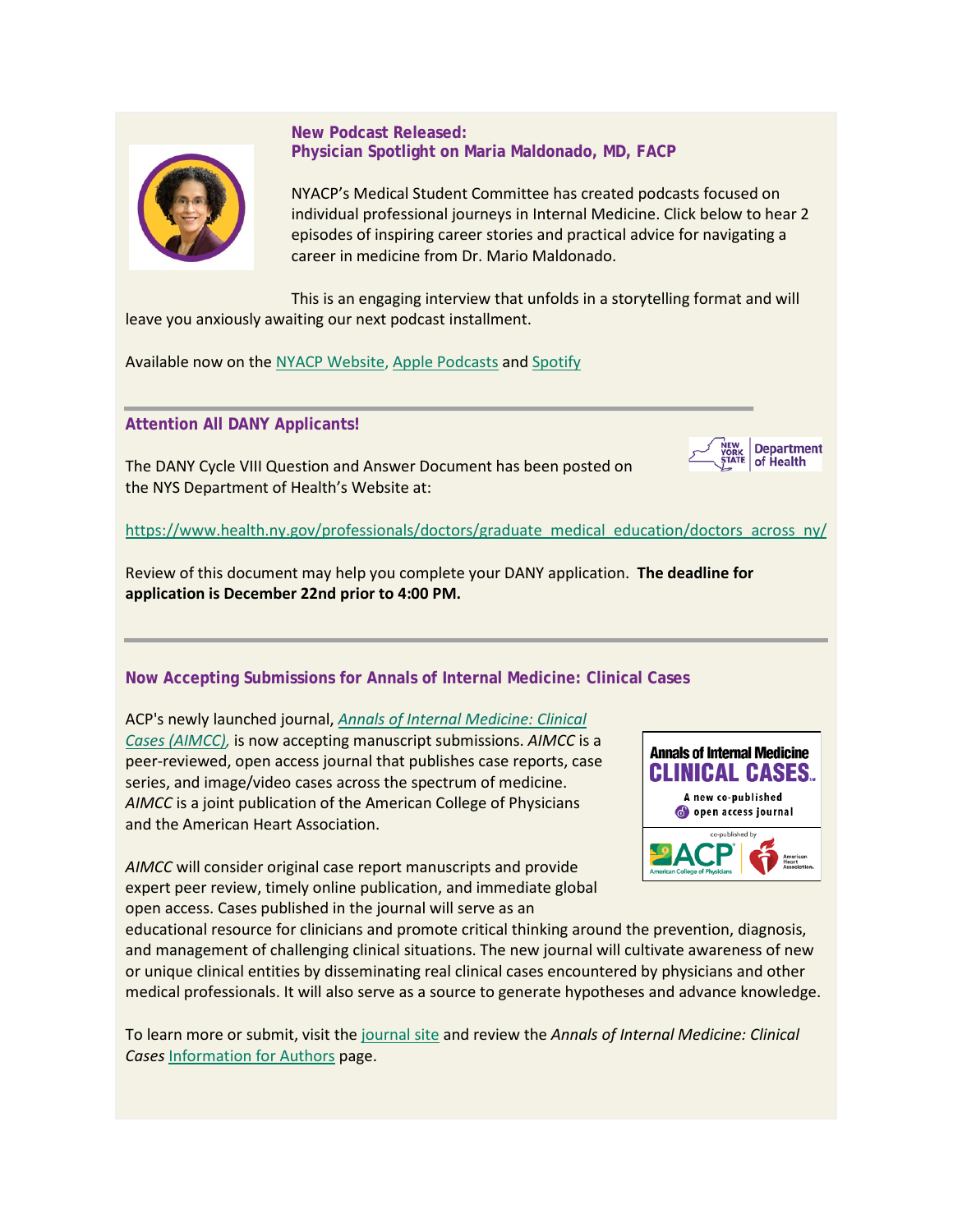## **[Submit Now](https://www.acpjournals.org/journal/aimcc/authors?utm_campaign=FY21-22_MD_JOURNALS_EML_AIMCC-CFP_MD1025-%20All%20mem%20and%20nonmem-withButton&utm_medium=email&utm_source=Eloqua)**

Become a peer reviewer for AIMCC! Help the American College of Physicians and the American Heart Association build a useful, informative journal by becoming a peer reviewer. Develop your career and stay informed about your field. To sign up as a reviewer for Annals of Internal Medicine: Clinical Cases, [please create an account](https://aimcc.msubmit.net/cgi-bin/main.plex?form_type=display_smart_reg&j_id=858&ms_id_key=894ftdjIm4PCcWeckQeYxYgvUdTA&utm_campaign=FY21-22_MD_JOURNALS_EML_AIMCC-CFP_MD1025-%20All%20mem%20and%20nonmem-withButton&utm_medium=email&utm_source=Eloqua) on our submission page

*Deadline Extended!*

**Last chance to join the Jan. 2022 cohort.**



Register today for ACP's Certificate in Physician Leadership program! This flexible, online 18-month program teaches essential career-building skills and offers opportunities to demonstrate your new leadership abilities, with tracks in either Hospital Medicine or Primary Care.

### **Final Reminder**

Enhance your CV with this ACP-exclusive program. **Apply online by Dec. 10, 2021**, to enroll in the cohort that begins in Jan. 2022.

# **[All Information](https://www.acponline.org/meetings-courses/acp-courses-recordings/acp-leadership-academy/certificate-in-physician-leadership-program?utm_campaign=FY21-22_MD_Membership_EML_Leadership%20Academy%20Fall%20Campaign_MD1122-3&utm_medium=email&utm_source=Eloqua)**



**Apply for Fellowship by 12/31 to be considered for Convocation Ceremony participation at ACP's Internal Medicine Meeting 2022.**

Celebrate the exemplary care you've given to patients during an extremely challenging year. Throughout it all, you continued to provide tremendous care, support, and leadership to the community in which you

live and practice. You deserve to be recognized.

[Watch the video](http://app.learn.acpprograms.org/e/er?utm_campaign=FY21-22_MD_Membership_EML_Fall%20Fellowship%20Acquisition_MD1008-F&utm_medium=email&utm_source=Eloqua&s=698935272&lid=9137&elqTrackId=D1399DEB32583149879C09F7A348C8F5&elq=7c89500ff0484dfcaa934ab3e3a2f248&elqaid=8515&elqat=1) to learn more about what it means to be an FACP®.

The[n use this handy chart](http://app.learn.acpprograms.org/e/er?utm_campaign=FY21-22_MD_Membership_EML_Fall%20Fellowship%20Acquisition_MD1008-F&utm_medium=email&utm_source=Eloqua&s=698935272&lid=9140&elqTrackId=1D7F5F9FF4E4C63138CD6589E8FFF558&elq=7c89500ff0484dfcaa934ab3e3a2f248&elqaid=8515&elqat=1) to identify whether you're ready to apply.

**[Apply by 12/31](https://forms.acponline.org/webform/advancement-fellowship)**

**[Upcoming Events](https://www.nyacp.org/i4a/pages/index.cfm?pageid=3535)**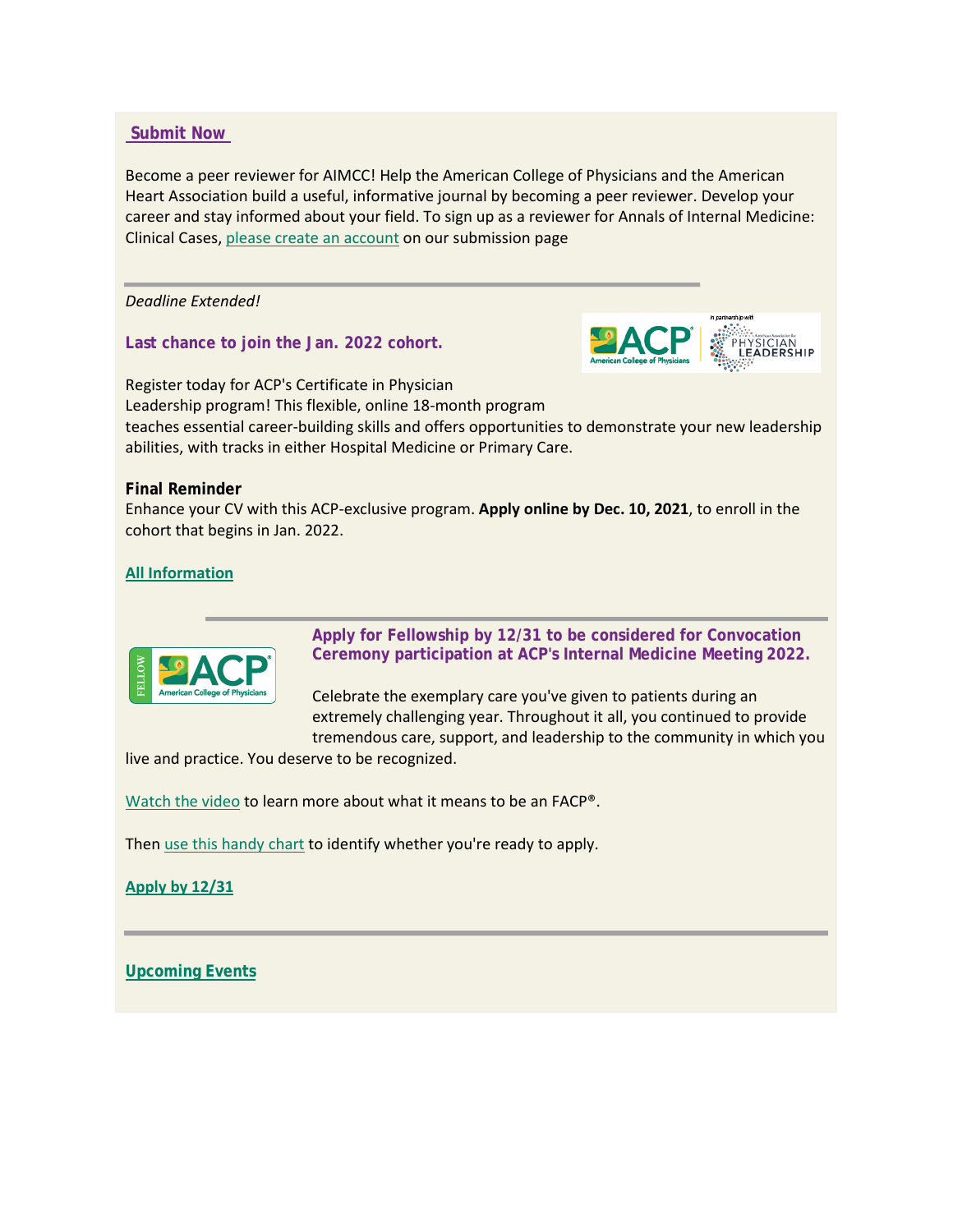**Small Feedings of the Soul: Readings and Reflections** Thursday, December 16, 2021: 7:00 - 8:00 pm

Explore the practice of medicine through shared experiences! Come for discussion, camaraderie, and to meet authors of select pieces from 'On Being A Doctor'.

Please note that this event is not recorded.

December's theme: **Self-care and Work-Life Balance**

Readings and Guest Authors: ["A New Triple Threat"](https://www.acpjournals.org/doi/10.7326/M21-1042) by Jayshil J. Patel, MD ["Lunch"](https://www.acpjournals.org/doi/10.7326/M18-2609) by Christine Y. Todd, MD

Facilitated by: Cori Salvit, MD, FACP Program Directors: Nandini Anandu, MD, FACP, Lynn Cleary, MD, MACP, and Cori Salvit, MD, FACP

# **[Registration](https://us02web.zoom.us/meeting/register/tZUsf-Cvqz8vG933xvZqDozdnH0yfDzFbmGP)**

*Zoom Webinar hosted by the ACP Massachusetts Chapter !*

**Finding a JI Waiver Job** Registration Required - FREE and open only to ACP Members

## **Panelists:**

- Dr. Camille Edwards, Hematology/Oncology, Boston Medical Center, MA
- Dr. Aalok Khole, Infectious Diseases, Cheshire Medical Center, NH
- Dr. Raghuveer Rakasi, Hospital Medicine, Baystate Medical Center, MA
- Ms. Elissa Taub, Immigration Lawyer Partner, Siskind Susser, TN
- Are you an IMG in internal medicine or its subspecialties on a J1 visa?
- How do you approach and navigate your job search while you're on a J1 visa?
- How is this different post residency compared to post fellowship?

Please join MA ACP with a panel of physicians and an immigration lawyer for an exclusive Q&A session. They will share their knowledge, experience, and advice.